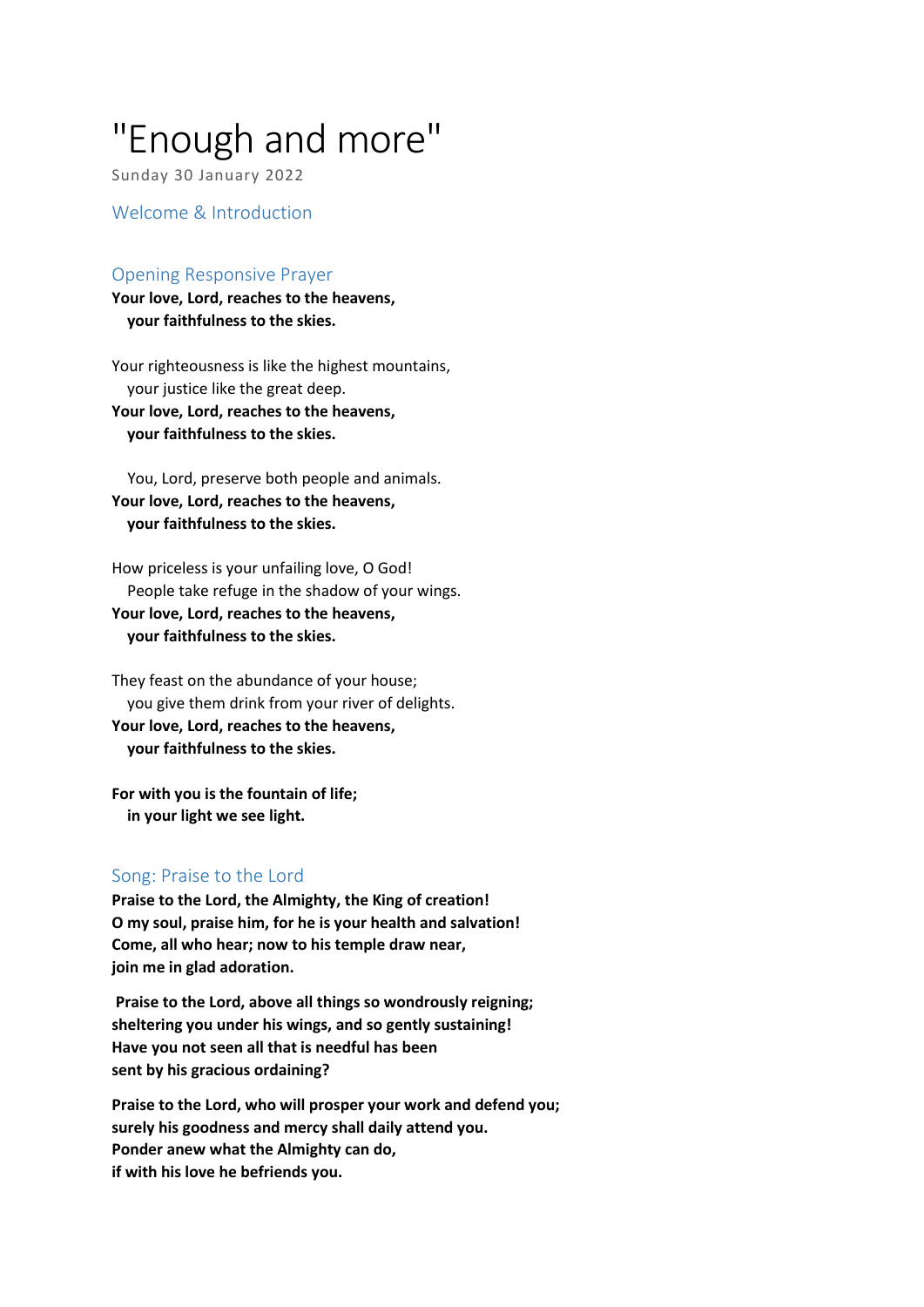**Praise to the Lord! O let all that is in me adore him! All that has life and breath, come now with praises before him. Let the Amen sound from his people again; gladly forever adore him.**

## Reading: 1 Kings 17:7-16

#### Elijah and the Widow at Zarephath

Some time later the brook dried up because there had been no rain in the land. Then the word of the Lord came to him: "Go at once to Zarephath in the region of Sidon and stay there. I have directed a widow there to supply you with food." So he went to Zarephath. When he came to the town gate, a widow was there gathering sticks. He called to her and asked, "Would you bring me a little water in a jar so I may have a drink?" As she was going to get it, he called, "And bring me, please, a piece of bread."

"As surely as the Lord your God lives," she replied, "I don't have any bread—only a handful of flour in a jar and a little olive oil in a jug. I am gathering a few sticks to take home and make a meal for myself and my son, that we may eat it—and die."

Elijah said to her, "Don't be afraid. Go home and do as you have said. But first make a small loaf of bread for me from what you have and bring it to me, and then make something for yourself and your son. For this is what the Lord, the God of Israel, says: 'The jar of flour will not be used up and the jug of oil will not run dry until the day the Lord sends rain on the land.'"

She went away and did as Elijah had told her. So there was food every day for Elijah and for the woman and her family. For the jar of flour was not used up and the jug of oil did not run dry, in keeping with the word of the Lord spoken by Elijah.

## Reading: John 2:1-11

On the third day a wedding took place at Cana in Galilee. Jesus' mother was there, <sup>2</sup> and Jesus and his disciples had also been invited to the wedding. <sup>3</sup> When the wine was gone, Jesus' mother said to him, "They have no more wine."

<sup>4</sup> "Woman, why do you involve me?" Jesus replied. "My hour has not yet come."

<sup>5</sup> His mother said to the servants, "Do whatever he tells you."

 $6$ Nearby stood six stone water jars, the kind used by the Jews for ceremonial washing, each holding from twenty to thirty gallons.

 $<sup>7</sup>$  Jesus said to the servants, "Fill the jars with water"; so they filled them to the brim.</sup>

<sup>8</sup> Then he told them, "Now draw some out and take it to the master of the banquet."

They did so, <sup>9</sup> and the master of the banquet tasted the water that had been turned into wine.

He did not realize where it had come from, though the servants who had drawn the water knew. Then he called the bridegroom aside <sup>10</sup> and said, "Everyone brings out the choice wine first and then the cheaper wine after the guests have had too much to drink; but you have saved the best till now."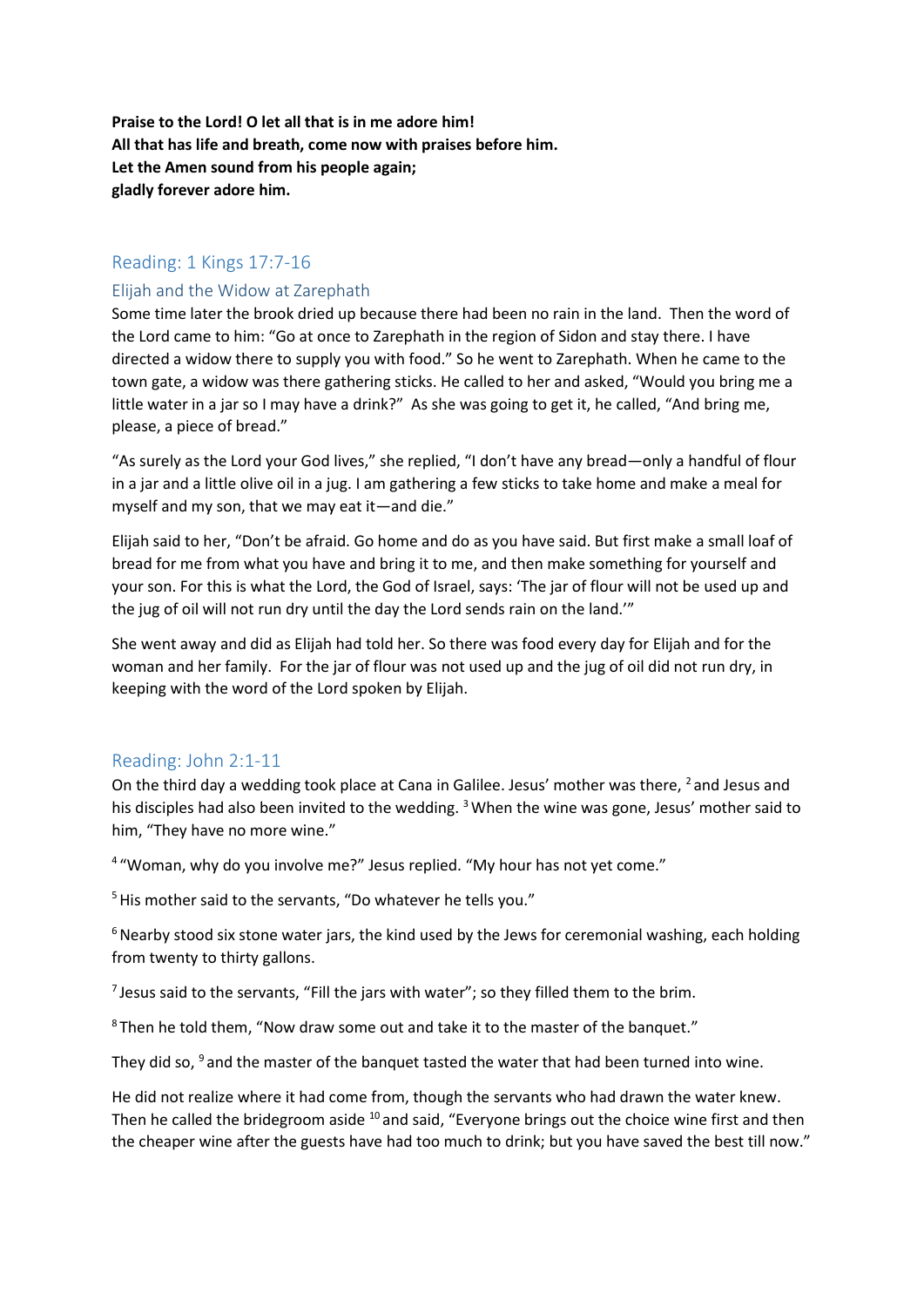$11$  What Jesus did here in Cana of Galilee was the first of the signs through which he revealed his glory; and his disciples believed in him.

Reflective Meditation – Sarah

#### Song: I heard the voice of Jesus

**I heard the voice of Jesus say, "Come unto me and rest; lay down, O weary one, lay down your head upon my breast." I came to Jesus as I was, so weary, worn, and sad; I found in him a resting place, and he has made me glad.**

**I heard the voice of Jesus say, "Behold, I freely give the living water, thirsty one; stoop down and drink and live." I came to Jesus, and I drank of that life-giving stream; my thirst was quenched, my soul revived, and now I live in him.**

**I heard the voice of Jesus say: 'I am this dark world's light; Look unto Me, the dawn shall rise, And all your day be bright.' I looked to Jesus, and I found In him my Star, my Sun; And in that light of life I'll walk Till travelling days are done.**

## Film: "A Celebration of Grace" (First 2 minutes here: https://www.theworkofthepeople.com/a-celebration-of-grace)

You take the mundane The ordinary And turn it to something Beautiful and new You cradle our doubts and fears, And bring calm to the storm You rejoice with us in our celebrations And intoxicate us with your Spirit You are present in our grief You are present in our pain, You traverse the dark and difficult roads ahead of us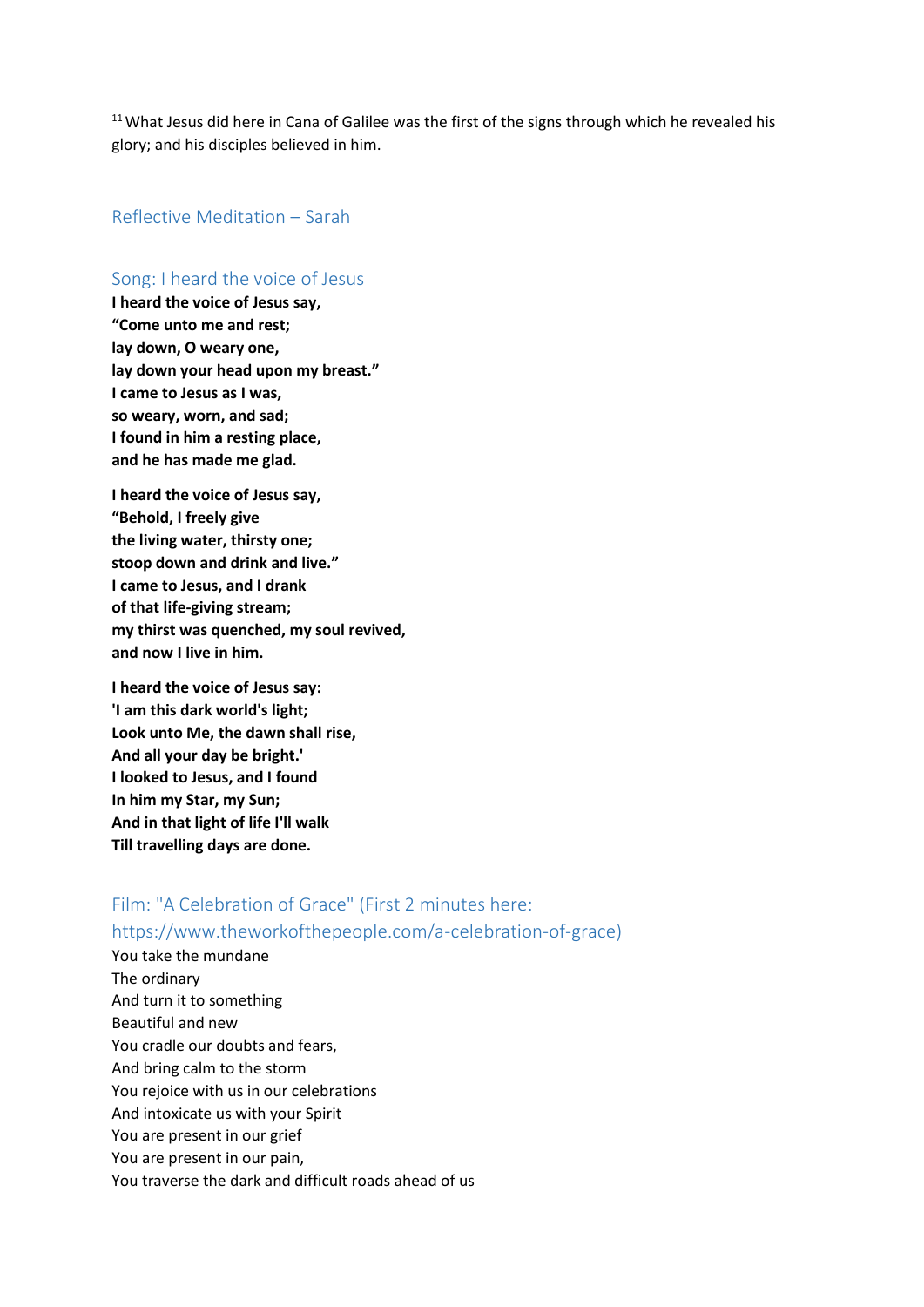You bury the dead And bring all things to life You take the thirsty, The hungry, The abandoned, And You quench the thirsty You face the cliff's edge with us And build a way, A path, A bridge You are present in the quiet; You are the place for our tired soul You are Love upon love, Grace upon grace

(theworkofthepeople.com)

## Thankfulness Creed

God of all blessings, source of all life, giver of all grace:

We thank you for the gift of life: for the breath that sustains life, for the food of this earth that nurtures life, for the love of family and friends without which there would be no life.

We thank you for the mystery of creation: for the beauty that the eye can see, for the joy that the ear may hear, for the unknown that we cannot behold filling the universe with wonder, for the expanse of space that draws us beyond the definitions of our selves.

We thank you for setting us in communities: for families who nurture our becoming, for friends who love us by choice, for companions at work,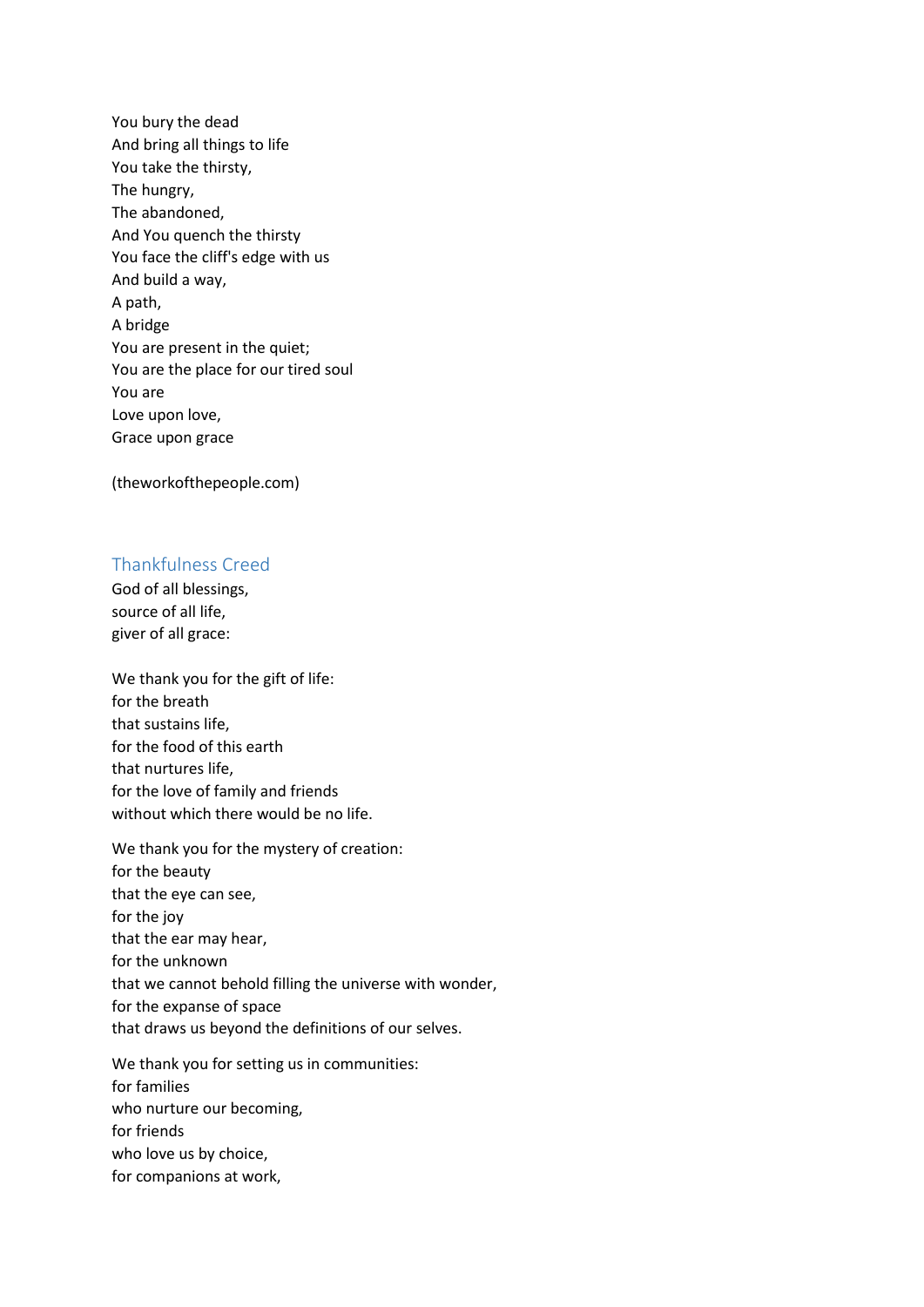who share our burdens and daily tasks, for strangers who welcome us into their midst, for people from other lands who call us to grow in understanding, for children who lighten our moments with delight, for the unborn, who offer us hope for the future.

We thank you for this day: for life and one more day to love, for opportunity and one more day to work for justice and peace, for neighbours and one more person to love and by whom be loved, for your grace and one more experience of your presence, for your promise: to be with us, to be our God, and to give salvation.

For these, and all blessings, we give you thanks, eternal, loving God, through Jesus Christ we pray. **Amen.**

#### *Vienna Cobb Anderson*

## Reading: 1 Corinthians 1:18-31

#### Christ Crucified Is God's Power and Wisdom

For the message of the cross is foolishness to those who are perishing, but to us who are being saved it is the power of God. For it is written:

"I will destroy the wisdom of the wise; the intelligence of the intelligent I will frustrate."

Where is the wise person? Where is the teacher of the law? Where is the philosopher of this age? Has not God made foolish the wisdom of the world?

For since in the wisdom of God the world through its wisdom did not know him, God was pleased through the foolishness of what was preached to save those who believe. Jews demand signs and Greeks look for wisdom, but we preach Christ crucified: a stumbling block to Jews and foolishness to Gentiles, but to those whom God has called, both Jews and Greeks, Christ the power of God and the wisdom of God. For the foolishness of God is wiser than human wisdom, and the weakness of God is stronger than human strength.

Brothers and sisters, think of what you were when you were called. Not many of you were wise by human standards; not many were influential; not many were of noble birth. But God chose the foolish things of the world to shame the wise; God chose the weak things of the world to shame the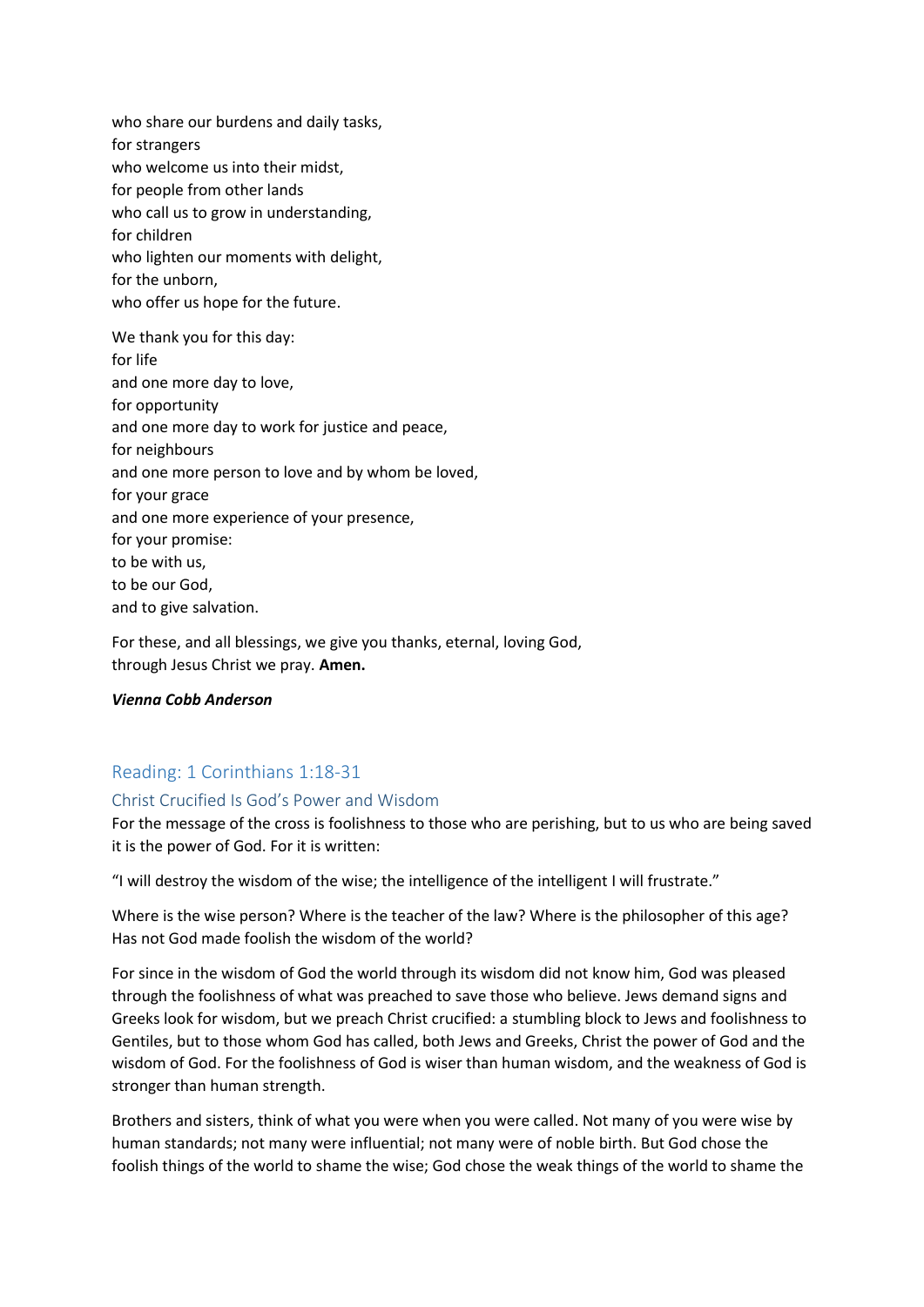strong. God chose the lowly things of this world and the despised things—and the things that are not—to nullify the things that are, so that no one may boast before him. It is because of him that you are in Christ Jesus, who has become for us wisdom from God—that is, our righteousness, holiness and redemption. Therefore, as it is written: "Let the one who boasts boast in the Lord.

Exploring SHAME – Rachel

Song Video: "Making all things new", Gungor https://www.youtube.com/watch?v=Is6weMrenls

#### Shame response: Confession

**In your light, we see light - remove our guilt, Lord and set us afresh on the courageous road of Love. Amen.**

#### Response: Yearnings

**We bring our yearnings, Lord Of heart and soul and mind - To see the patterns you inspire Restored to humankind.**

**We yearn to see a time When war and conflicts cease, When turmoil fuelled by race or creed Is overcome by peace.**

**We yearn to know a world Where seeds of justice flower, Where burdens made by human greed No longer wield their power.**

**We yearn to find the ground Where none need stand alone, Where all are welcomed, valued, loved And know they've reached their home.**

**We yearn to feel as one With all who call your name To breach the walls that separate And end division's pain.**

**Lord, take and use our lives, We offer them for this - That through our yearnings and your power The earth will know heav'n's bliss.**